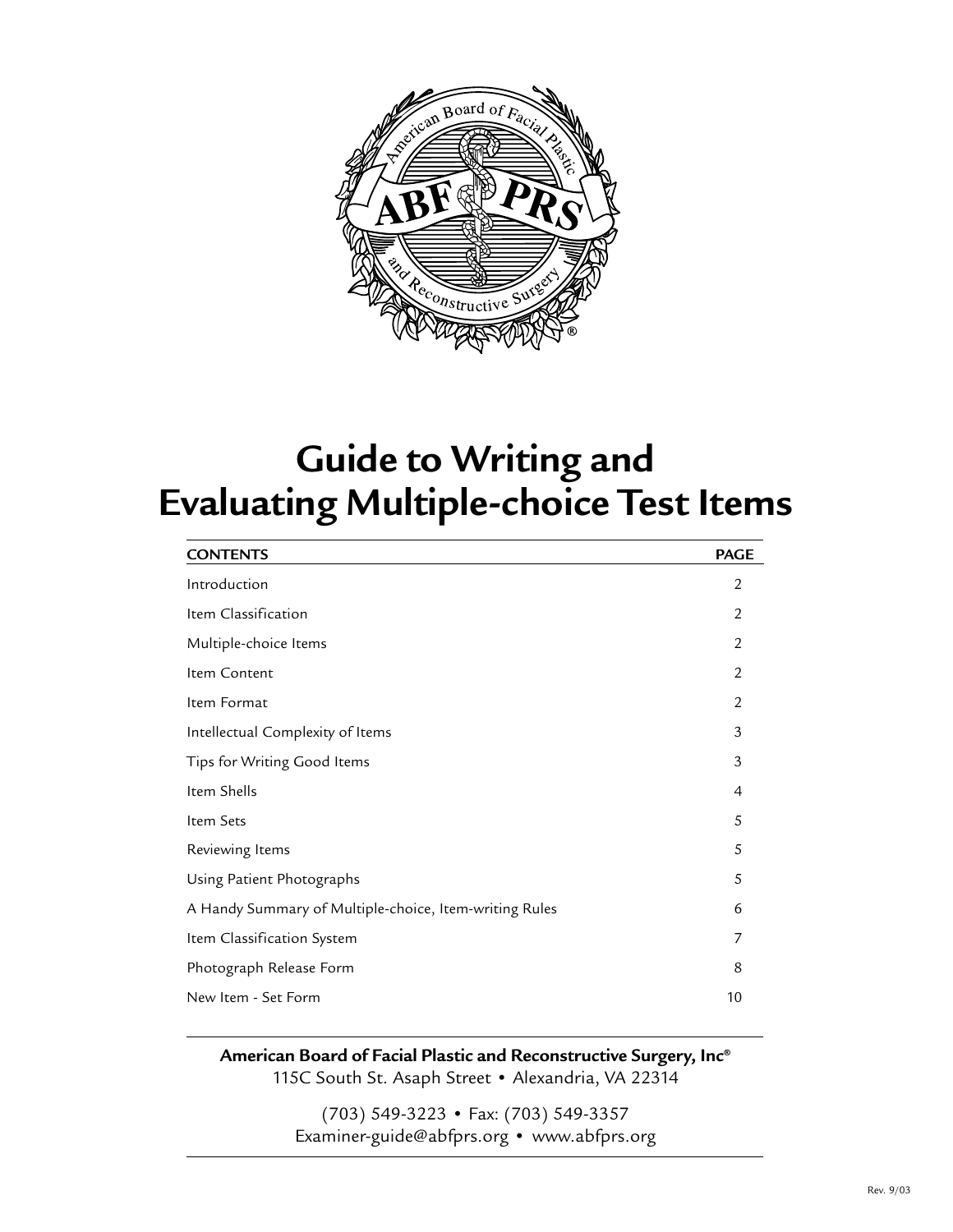# **ABFPRS Guide to Writing and Evaluating Multiple-choice Test Items**

**Please return new test questions directly to:**

**THE AMERICAN BOARD OF FACIAL PLASTIC AND RECONSTRUCTIVE SURGERY INC. ®** 115C South St. Asaph Street, Alexandria, VA 22314 (703) 549-3223; Fax: (703) 549-3357; e-mail: tshill@abfprs.org

# ■ **INTRODUCTION**

Each year, the American Board of Facial Plastic and Reconstructive Surgery conducts an examination of candidates for certification by the ABFPRS and of Fellows of the Educational and Research Foundation for the American Academy of Facial Plastic and Reconstructive Surgery (Foundation).

New items are needed for the examination every year, so that the questions asked reflect knowledge in the field. This *Guide* is a reference to use as you develop and review items for the Board written examination.

# ■ **ITEM CLASSIFICATION SYSTEM**

The ABFPRS Item Classification Guide on page 6 summarizes the categories of knowledge that have been deemed important for a facial plastic and reconstructive surgeon. The classification guide is the foundation for the test. The items that you write will fit one or more of the categories of knowledge described. Field testing will determine whether the item has a satisfactory statistical performance. If it does, the item will become part of the item pool.

# ■ **MULTIPLE-CHOICE ITEMS**

All items are multiple choice. The multiple-choice examination is an ideal way to measure knowledge, because it permits a broad sampling of many categories, and is generally associated with highly reliable test scores. It is important to note, however, that the Board examination measures knowledge, not skill. To assess the skill of a facial plastic and reconstructive surgeon, we would need to see him or her perform surgery or evaluate the results of that surgery. The Board has methods to evaluate skill, but a multiple-choice test is not suitable for this purpose.

#### ■ **ITEM CONTENT**

Developing items, even with the *Guide,* is a challenging task. Item writers sometimes limit themselves to asking about very basic facts. Such questions are easy to write. Often, they are also easy to answer. Candidates merely recall what they have read. Item writers who try to avoid this trap sometimes fall into another one—writing items that test trivial or esoteric information that is not really important for competent practice.

Items should address the substantive concepts and principles of facial plastic and reconstructive surgery and test knowledge of important conditions, complications, and procedures. Many items are based on the *Curriculum Compendium,* a loose-leaf collection of the journal articles

published by the Foundation for its fellowship training program. Others are based on the general literature in the specialty. A good approach to writing items based on articles from either source is to consider them in light of your own practice, the situations you have encountered, common errors and misconceptions you have noticed, and questions you have been asked by residents, fellows, and colleagues. Remember that the topic must be important enough so that knowledgeable practitioners and graduate fellows should be familiar with it. There should be no controversy about how the question could best be answered.

#### ■ **ITEM FORMAT**

The terms that the Board uses for the anatomy of multiplechoice items follow.

| <b>STEM</b>                     | A description of the problem to be solved<br>or the nature of the task to be done. |
|---------------------------------|------------------------------------------------------------------------------------|
| <b>CORRECT</b><br><b>ANSWER</b> | The one answer that clearly is the<br>only correct answer.                         |
| <b>DISTRACTOR</b>               | One of two or three incorrect options,<br>or an answer that is not the best.       |

A stem may ask a question that the options answer, as in the following example.

#### **What is measured by Snellen's test?**

- **A.** Near vision
- **B.** Distance vision
- **C.** Color vision

A stem also may begin a sentence that is completed by the options.

#### **Snellen's test measures:**

- **A.** near vision.
- **B.** distance vision.
- **C.** color vision.

Either of these formats is acceptable. It is NOT acceptable to use an item such as the one below, which requires the examinee to choose more than one of the options as correct. These complex multiple-choice items are generally difficult for examinees, but they do not discriminate well between wellprepared examinees and those less prepared. Such items also require excessive reading time.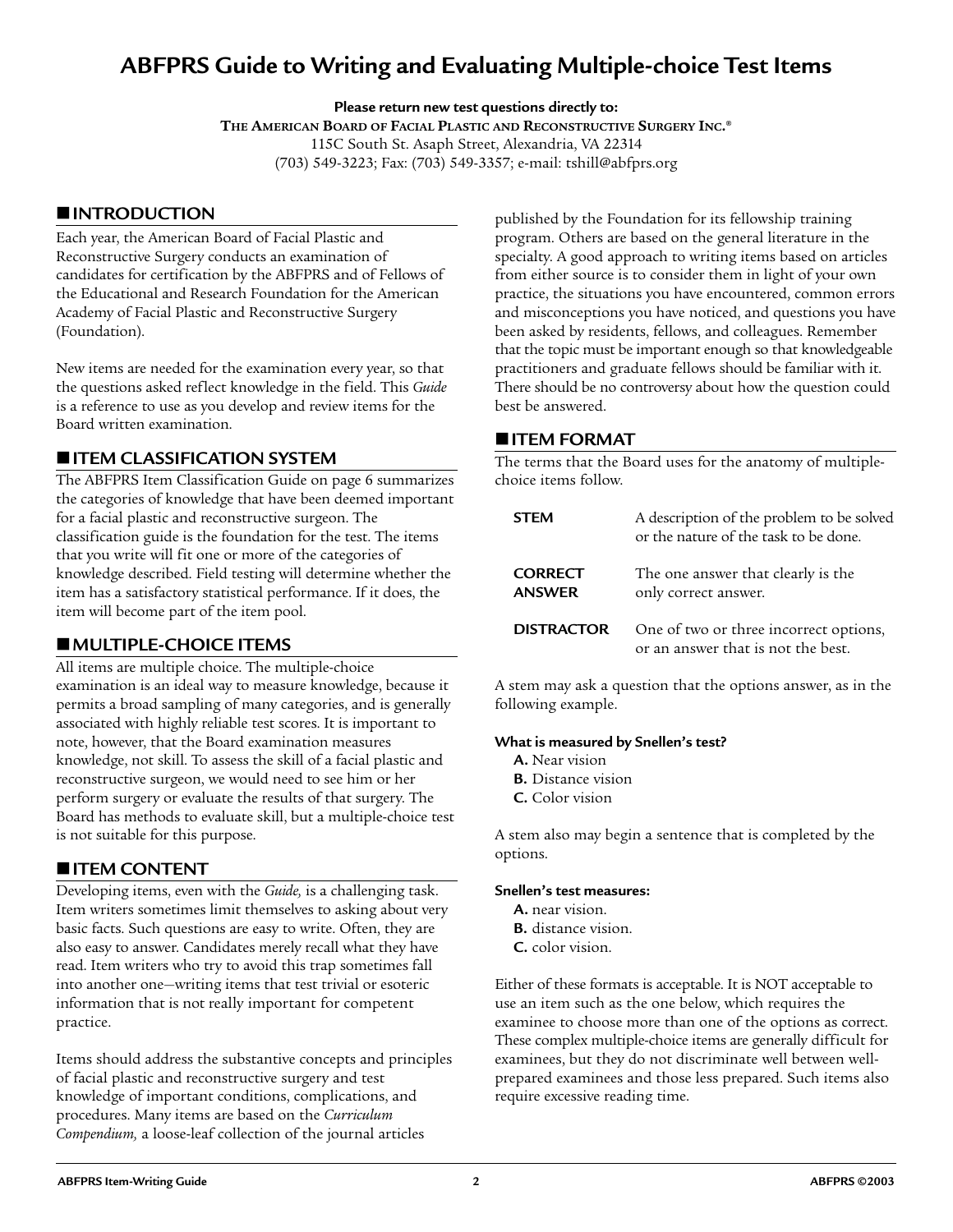#### **The Delphian lymph node receives lymphatic drainage from the:**

- **I.** upper, anterior lobes of the thyroid gland.
- **II.** thyroid isthmus.
- **III.** maxillary sinus.
- **A.** I and II only
- **B.** II and III only
- **C.** I and III only

Items that have negative words are also unacceptable. Such items generally include a NOT or an EXCEPT in the stem, as in "In a rhinoplasty, the facial plastic surgeon should NOT perform:" or "Recommended management includes all of the following EXCEPT:".

# ■ **INTELLECTUAL COMPLEXITY OF ITEMS**

Different items require different levels of intellectual activity. In recognition of this, the Board uses three categories for classifying items.

**Recall** is the simplest task. The examinee must merely remember a fact that has appeared in a textbook or that has been learned by rote repetition. No understanding is involved. It is possible to answer items based on recall by memorizing words.

#### **Rhinophyma is most commonly associated with:**

- **A.** telangiectasia.
- **B.** acanthosis.
- **C.** sebaceous hyperplasia.

**Interpretation** requires the examinee to apply knowledge. Often, a visual is provided and the examinee is asked to decide what the visual suggests, or what other findings might be associated. Laboratory findings, clinical descriptions, and surgical results also can be interpreted.

#### **An infant is delivered with forceps after a difficult, prolonged labor. Facial nerve testing for the next three days elicits no response on the right side of the face. The facial plastic surgeon should suspect that:**

- **A.** the facial nerve is congenitally absent.
- **B.** there is a hematoma in the facial muscles.
- **C.** microtia and abnormalities of the temporal bone will be associated.
- **D.**there was prolonged facial nerve compression in the birth canal.

**Problem-solving** is the most intellectually complex activity. The examinee must recollect what he or she knows, interpret a set of circumstances, and choose an appropriate action.

#### **Two weeks after undergoing a rhinoplasty involving tip revision, reduction of the dorsal hump, and medial and lateral osteotomies, a 39-year-old white woman has unilateral epiphora. The facial plastic surgeon should:**

- **A.** explore the nasolacrimal sac.
- **B.** irrigate the nasolacrimal duct system.
- **C.** perform a dacryocystorhinostomy.
- **D.**reassure the patient that the epiphora is likely to resolve within a few weeks.

As you write, you may try to follow the natural progression from recall to interpretation to problem-solving. If you begin by just recollecting facts, move to asking why these facts are significant, and how they are applied in practice. Finally, try to think of what difficulty these facts might cause, or how they could be used to solve a difficulty.

# ■ **TIPS FOR WRITING GOOD ITEMS**

**The Stem.** The problems with stems generally fall into one of two categories: too few words or too many words. A good stem gives all the information necessary to answer a question or complete a statement, and gives no extraneous information. If the stem has been well-written, an examinee knows the correct answer without looking at the options.

Stems of too few words do not focus the examinee's thought. They often consist of a single word, such as "Rhinoplasty:" and are followed by options that scatter in all directions. Item writers sometimes try to flesh out a stem by writing, "Which of the following statements about rhinoplasty is true?" Such a stem also has too few words, because it does not describe the actual question.

Stems of too many words also lack focus. Consider the following:

A 42-year-old computer programmer has consulted several physicians about his nose, which he considers too large. Because he travels extensively for his job, he has never been able to schedule surgery at a convenient time, but he now is on a six-month assignment to the Midwest. He requests that his nose be reshaped "something like Robert Redford's." Which of the following statements about rhinoplasty is true?

None of the information given relates to the closing, unfocused question. Remember, in most cases, an examinee should be able to give the correct answer without looking at the options provided. This is possible only if the stem has been properly written.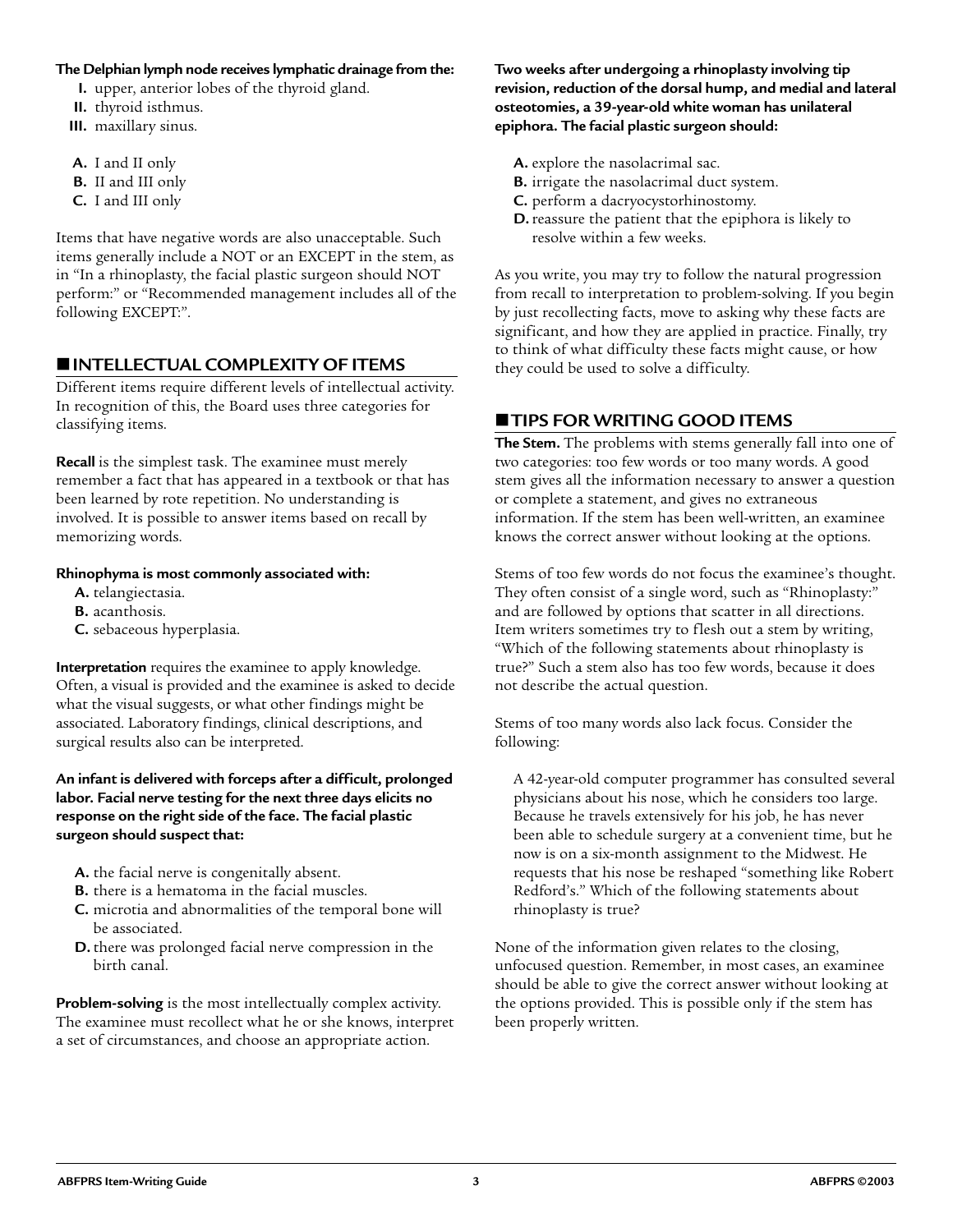**The Correct Answer.** There should be no dispute about the correct answer. There should be only one correct answer among those provided, or, if you are asking for a best answer, a single option clearly should be best. You should provide a reference supporting the response as correct. The correct answer should be the same length as the other options and very similar to them in focus and degree of qualification. Using more detail in the correct answer than in the other options often signals less knowledgeable examinees about what the right answer is.

**The Distractors.** The distractors should be indistinguishable from the key in every respect—except in being the correct answer. The distractors should be attractive to people who are guessing what the right answer should be.

One good method of writing distractors is to think of a common error or misconception, or of an answer that might be correct if the circumstances were different. It is important that the language be just as technical as that used for the key. Remember, though, that distractors should not be humorous, and that they should not be composed of madeup terms.

Although distractors should be as parallel as possible, they should not overlap. This is often a problem with items that ask for numerical responses.

#### **The flap should be rotated how many degrees?**

**A.** 90 to 100 **B.** 95 to 100 **C.** 115 to 140 **D.** 130 to 150

Words such as "never" and "always" have little place in medicine, and examinees know it. Putting such words in a distractor lets many less knowledgeable examinees eliminate that distractor from serious consideration.

"None of the above" and "all of the above" are not acceptable distractors.

**Identify the Intellectual Complexity.** All items need to be classified according to the intellectual task that they will most likely require. To some extent, you will be guessing about the approach an examinee will take. Some examinees will have encountered precisely the situation described and will merely have to remember what the correct action was.

Some will be able to arrive at the right answer through interpretation. Some will have to use interpretation to solve the problem. It is best to classify an item at the highest defensible level of intellectual complexity.

**Classify the Item.** Use the Item Classification Guide on the back cover to complete the blanks. Items that are not classified cannot be used, so this step is vital.

# ■ **ITEM SHELLS**

An item shell is like the external skeleton of an item. It has no content, but it does provide an item form that can be filled in with appropriate words. Some examples follow to help you overcome the "item writer's block" that can strike as you try to develop good questions. The examples have been derived from items that performed well. To use the shells, choose those that fit your topic and use them as stimuli for your thought.

#### **Defining Behavior**

- •What is characteristic of … (problem, condition, disease)?
- •What is a distinguishing symptom of … ?
- •What is an example of … ?
- •What is the correct definition of … ?
- •What best defines … ?

#### **Predicting Behavior**

- •(Medical history given.) What is the cause of these symptoms?
- •What is the consequence of … (procedure, treatment, medication)?
- •What complication is associated with … (procedure, treatment, medication)?
- •If … (procedure) is performed, what will result? What happens when … ?

### **Evaluating Behavior**

- •What is the most common cause of … ?
- •What is the most effective treatment of … ?
- •What procedure is most effective for … ?
- •What is the optimal management of … ?
- •What is the most common complication of … ?
- •What is the most important factor contributing to … ?

#### **Problem-solving**

- •(Information about patient is given.) What additional information is needed for diagnosis?
- •(Information about patient is given.) What is the diagnosis?
- •(Medical history is given.) What is the appropriate treatment?
- •(Symptoms are described.) What is causing these symptoms?
- •(Procedure is described.) What should the facial plastic surgeon do next?
- •(Information about patient is given.) Why should the facial plastic surgeon administer (medication)?
- •(Information about patient is given.) What should the facial plastic surgeon do next?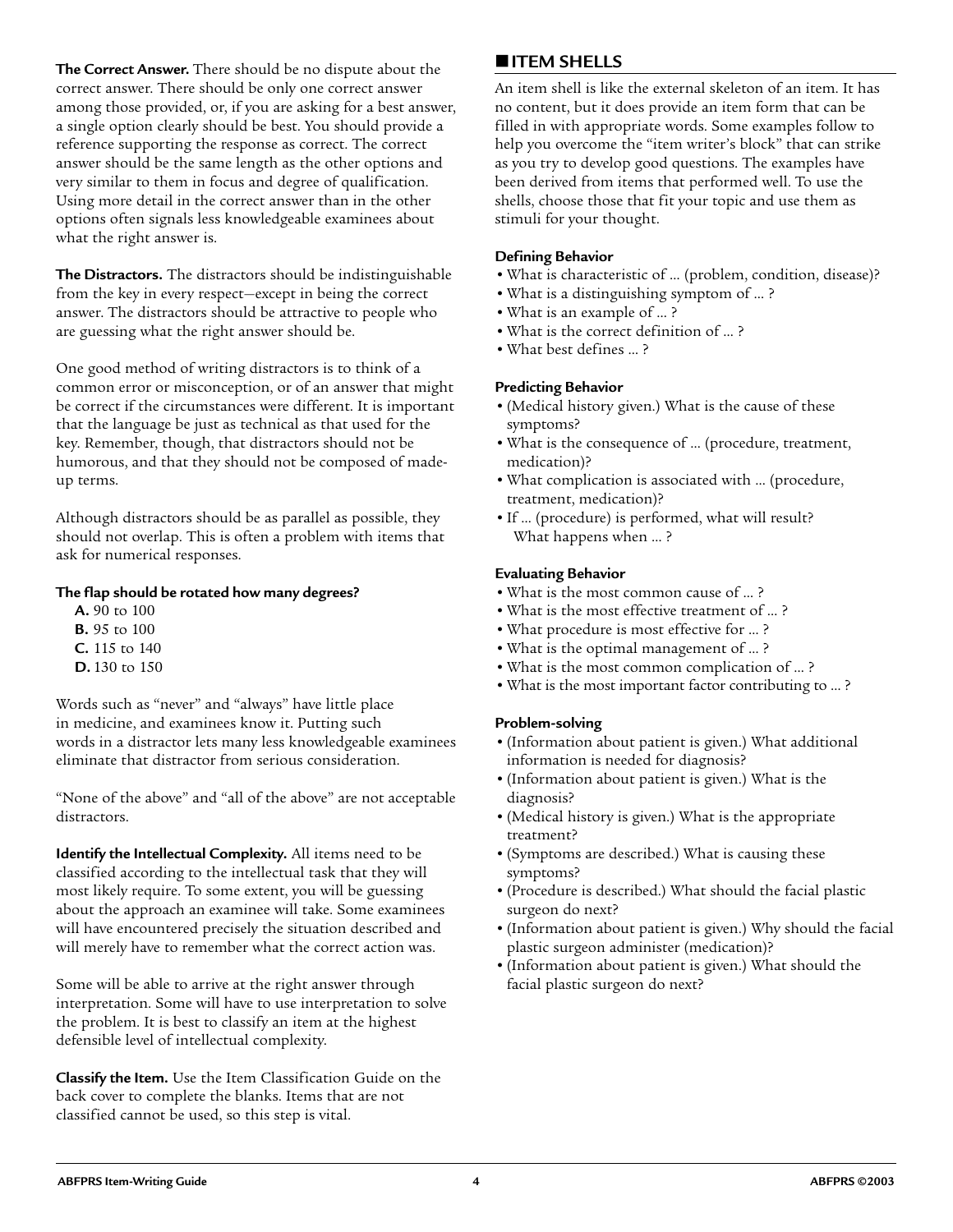### ■ **ITEM SETS**

Item sets appear to be the best way that a written multiplechoice examination can measure interpretation and problemsolving activities. In item sets, the examinee is given a description of a patient or a situation. A series of 3 to 10 questions about managing the patient follows.

It is important that the items be independent. Knowing the answer to one question should not depend on knowing the answer to another. Properly constructed, however, item sets can allow an examinee to use several intellectual activities in processing information, and can elicit the same kind of indepth measurement as oral examination protocols and patient management problems.

The stems of several item sets follow to exemplify the construction of item sets. To proceed, you would need to identify a situation with several associated questions and use questioning strategies—possibly including item shells—that treated the problem from beginning to end.

#### **Item Set #1**

Three months after undergoing a rhytidectomy, a 50-year-old Chinese American woman complains about a preauricular scar. Physical examination reveals that the patient is hypertensive and has a keloid.

- •What is the cause of the keloid?
- •What complications may arise?
- •What impact does the hypertension have on treatment?
- •What further information is needed?
- •What is appropriate treatment?
- •What follow-up is necessary?

#### **Item Set #2**

Four days after undergoing a chemical peel involving the maskless technique, a patient has an odorous crusting over the entire face.

- •What is this problem called?
- •What is the cause of this condition? or How could this condition have been avoided?
- •What is the primary advantage of the maskless technique?
- •What is the primary disadvantage of the maskless technique?
- •What associated findings would be expected?
- •If the patient is not treated, what will happen?
- •What should management consist of?

#### **Item Set #3**

Eight days after undergoing a full-face dermabrasion as treatment of severe acne, a 25-year-old woman develops painful, scattered vesicles over the dermabraded areas.

- •What is the cause of this complication?
- •What is the treatment of this complication?
- •What findings would be associated?
- •What tests should be performed?
- •If the condition is not treated, what will result?

### ■ **REVIEWING ITEMS**

After you have written an item, you should review it to make sure that you have included all of the important information, deleted all of the unimportant information, and followed the item-writing suggestions in this *Guide.* Whether you are reviewing your own item or an item written by someone else, the process is identical. You should:

- **1.** Read the item as a content expert. Is the question important? Is the question focused? Is the information accurate?
- **2.** Read the item as an examinee. Is the intent of the item clear? Are there internal clues as to what the correct answer is?
- **3.** Verify that the answer is correct or that it is the best answer listed.
- **4.** Make sure that the distractors are plausible and that all options are fairly parallel.
- **5.** Review the key word or phrase for accuracy.
- **6.** Make sure that the item is classified completely.

Each of these steps is important. Items that are not well written are not likely to perform well or to yield meaningful information about performance. Review, therefore, is an essential part of item development.

#### ■ **USING PATIENT PHOTOGRAPHS**

Any photographs provided for use on the ABFPRS examination must be accompanied by a patient photo release form. This guide contains two models, both of which comply with the requirements of the Health Insurance Portability and Accountability Act of 1996 (HIPAA). The first allows the patient to select the uses for which he/she provides permission. The second authorizes general release of photos for myriad purposes. These model releases are provided as a service, and the ABFPRS recognizes that your own release may adequately cover use of photos in exam materials. It is recommended that you have your attorney review the release you submit with photos for the ABFPRS examination to assure your compliance with HIPAA.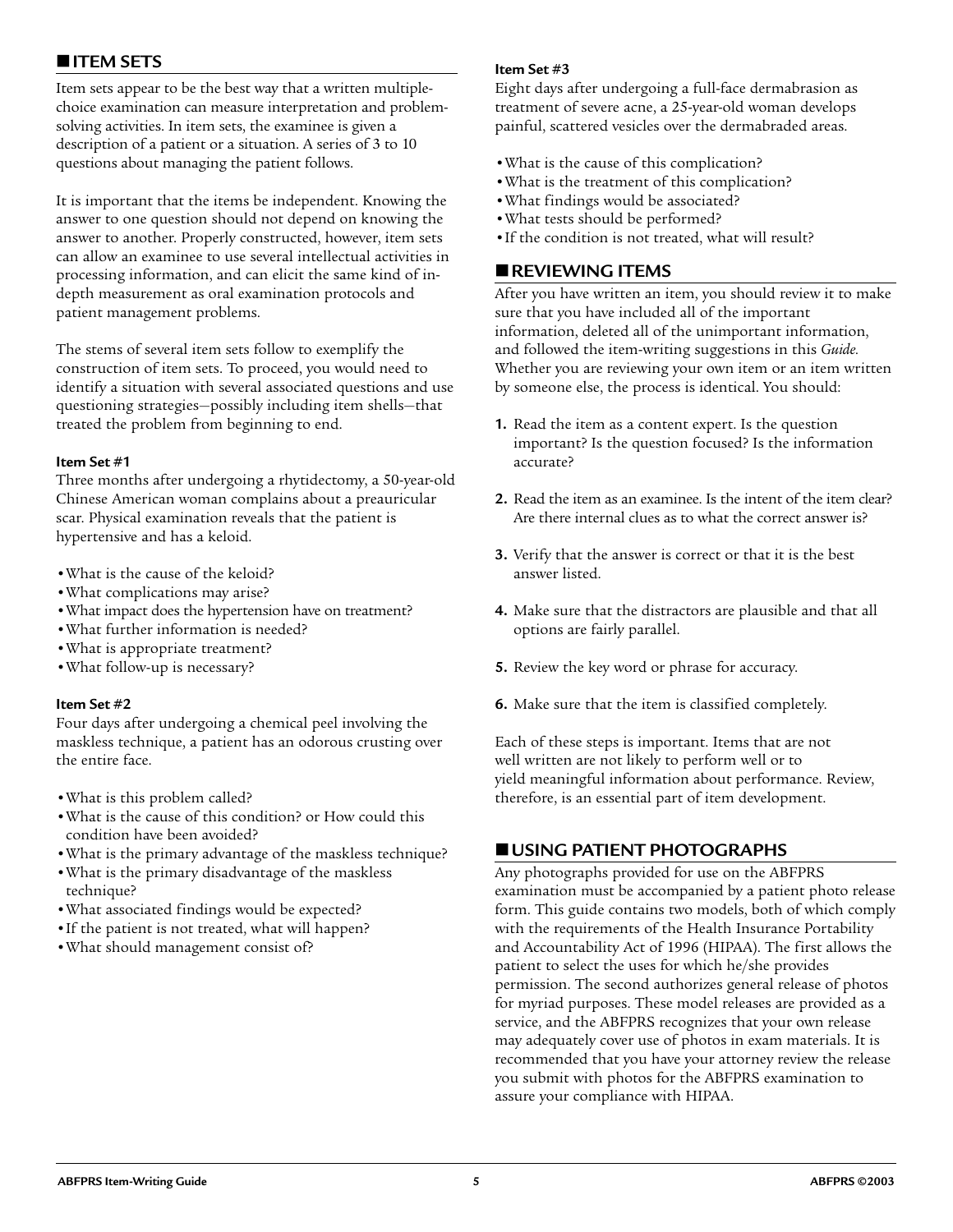# **A Handy Summary of Multiple-choice, Item-writing Rules**

# **CONTENT CONCERNS**

- **1.** Base each item on something important for the surgeon to learn. Avoid trivial content.
- **2.** Emphasize higher-level thinking at the expense of recall.
- **3.** Avoid overly specific and overly general knowledge.
- **4.** Focus each item on a single mental behavior instead of a complex chain of behaviors.
- **5.** Avoid cuing the surgeon to a right answer to another item.
- **6.** Avoid opinion-based items.
- **7.** Avoid trick items.

# **FORMAT CONCERNS**

- **8.** Identify a format presentation style and follow it consistently.
- **9.** Use the question format instead of the completion format.
- **10.** Use the best-answer format when you can.
- **11.** Avoid the true-false and the complex multiple-choice formats.
- **12.** Format the item vertically instead of horizontally.

# **STYLE CONCERNS**

- **13.** Edit and proofread all items.
- **14.** Keep vocabulary simple for the group being tested.
- **15.** Use correct grammar, correct punctuation, capitalization, and spelling.
- **16.** Minimize the amount of reading in each item.

# **WRITING THE STEM**

**17.** Ensure that the directions to the surgeon in the stem are very clear. The surgeon should know exactly what is being asked.

- **18.** Include the central idea in the stem instead of the choices.
- **19.** Avoid window dressing (excessive verbiage).
- **20.** Word the stem positively; avoid negatives like NOT or EXCEPT.
- **21.** Avoid blanks in the stems.
- **22.** Avoid unfocused stem.

#### **WRITING THE CHOICES**

- **23.** Use as many good choices as possible. Generally, three seems to be about as many as we can write.
- **24.** Make sure that only one of these choices is the right answer.
- **25.** Vary the position of the right answer so that no one position usually has the right answer.
- **26.** Place choices in logical or numerical order.
- **27.** Keep choices independent; choices should not be overlapping.
- **28.** Keep choices homogeneous in content and grammatical structure.
- **29.** Keep the length of choices about equal.
- **30.** Avoid using the choice none-of-the-above or all-of-theabove.
- **31.** Avoid the choice I don't know.
- **32.** Phrase choices positively; avoid negatives like NOT.
- **33.** Avoid giving clues to the right answer.
- **34.** Avoid repetitious wording in the options.
- **35.** Make all distractors plausible.
- **36.** Use typical errors of students to write your distractors.
- **37.** Use a correct but irrelevant statement as a distractor.
- **38.** Avoid humorous choices.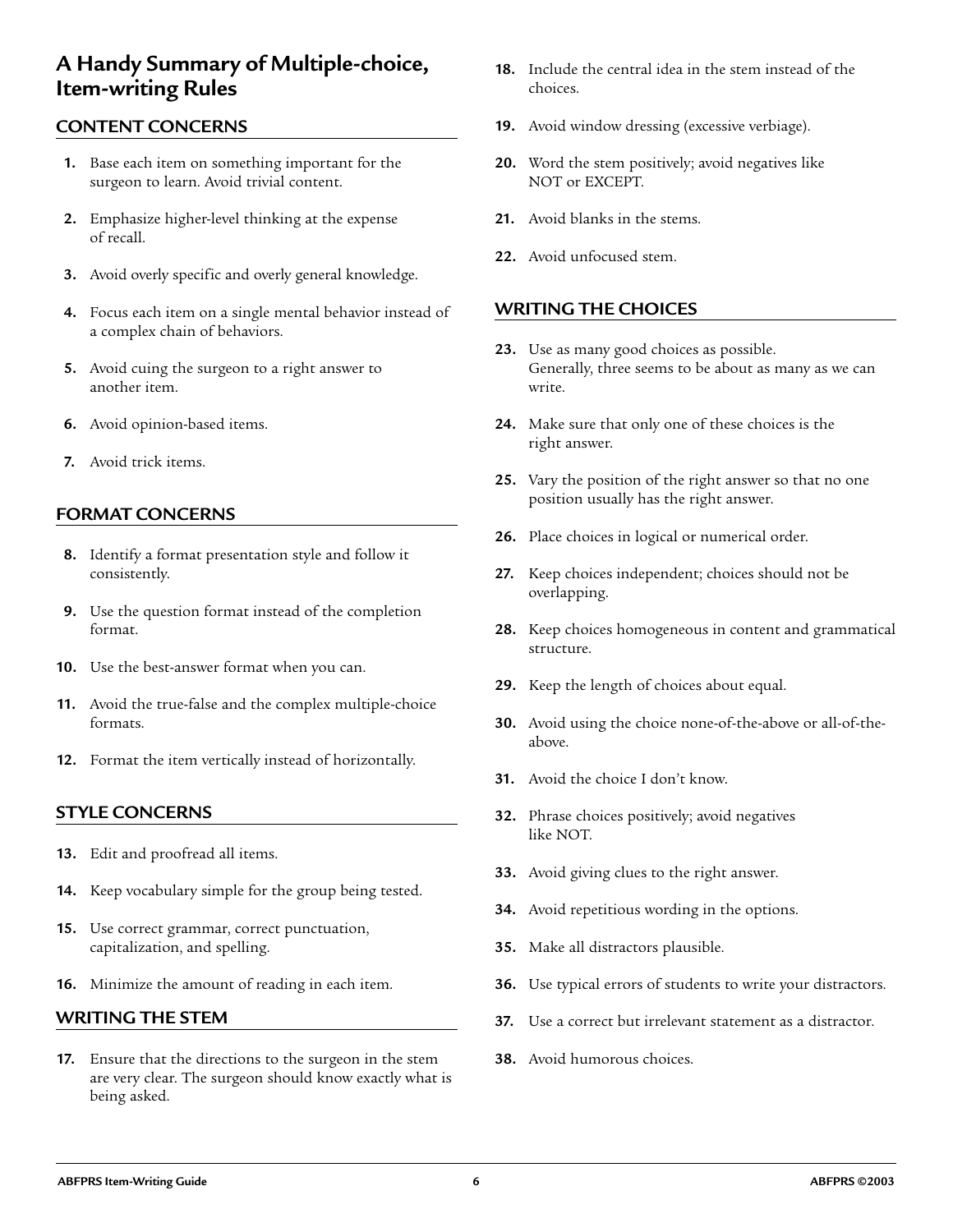# **Item Classification Ststem**

#### **I. Basic Sciences**

#### **II. Diseases and Disorders**

- **A.** Congenital
	- **1.** Genetic
	- **2.** Non-genetic (Familial)
- **B.** Acquired
	- **1.** Degenerative
	- **2.** Developmental
	- **3.** Iatrogenic/Complications
	- **4.** Idiopathic
	- **5.** Infectious
	- **6.** Inflammatory
	- **7.** Metabolic/Endocrine
	- **8.** Neoplastic Benign
	- **9.** Neoplastic Malignant
- **10.** Psychogenic
- **11.** Traumatic
- **12.** Vascular
- **13.** Other

#### **III. Management of Diseases and Disorders**

- **A.** Medical Management
	- **1.** Complications
	- **2.** Diagnosis/Assessment (hematology, Radiology, Special Tests)
	- **3.** Disease Prevention
	- **4.** Emergencies
	- **5.** Medico-legal
	- **6.** Office/Ambulatory
	- **7.** Psychology/Psychiatry
	- **8.** Rehabilitation
	- **9.** Treatment Pre-operative
	- **10.** Treatment Intra-operative
	- **11.** Treatment Post-operative
	- **12.** Treatment-Non-operative
	- **13.** Other
- **B.** Reconstructive Surgery
	- **1.** Complications
	- **2.** Congenital Defects
	- **3.** Emergencies
	- **4.** Laser
	- **5.** Neoplasia/ Ablation **6.** Orthognathic/Dental
	- **7.** Scar Revision
	- **8.** Septal/Sinus Surgery
	-
	- **9.** Skeletal/Maxillofacial/ Craniofacial<br>**10.** Soft Tissue 10.20. Mohs **10.** Soft Tissue - 10,20, Mohs
	- **11.** Soft Tissue Grafts
	- **12.** Soft Tissue Flaps
	- **13.** Soft Tissue Techniques
	- **14.** Trauma Soft Tissue
	- **15.** Trauma Skeletal
- **16.** Other
- **C.** Cosmetic Surgery
	- **1.** Blepharoplasty
	- **2.** Chemical Peel/Skin Exfoliation
	- **3.** Complications
	- **4.** Dermabrasion
	- **5.** Direct Brow Lift
	- **6.** Emergencies
	- **7.** Forehead Lift
	- **8.** Filling Agents/Implants
	- **9.** Hair Replacement
	- **10.** Laser
	- **11.** Liposuction/Lipoaugrnentation
	- **12.** Malar/Submalar Augmentation
	- **13.** Otoplasty
	- **14.** Rhinoplasty
	- **15.** Rhytidectomy
	- **16.** Skeletal Augmentation
	- **17.** Other

#### **IV. TAXONOMY**

- **A.** Recall
- **B.** Interpretation
- **C.** Problem-solving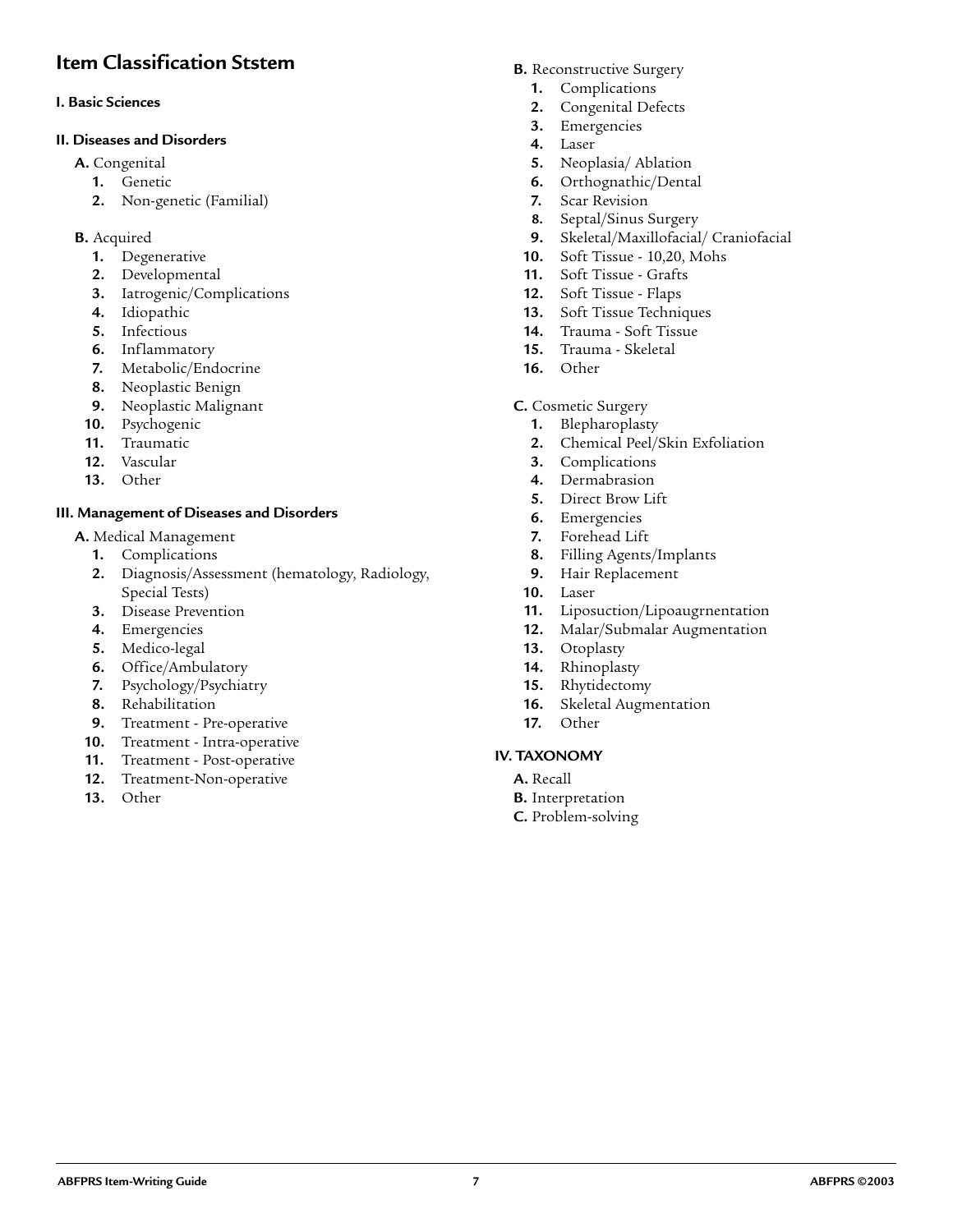# **SAMPLE 1: Authorization for Release and Use of Photographs for Peer Review**

The undersigned, \_\_\_\_\_\_\_\_\_\_\_\_\_\_\_\_\_\_\_\_\_\_\_\_\_\_\_\_\_\_\_, is a patient of \_\_\_\_\_\_\_\_\_\_\_\_\_\_\_\_\_\_\_\_\_\_\_\_\_\_\_\_\_\_\_, M.D., ("the treating physician") and has been or will be photographed during the course of treatment. (By the term "photographs," this form also includes digital images.) Those photographs will become part of the medical record in the patient chart. Under the Health Insurance Portability and Accounting Act of 1996 (HIPAA), those photographs may be supplied as part of the medical records to medical specialty boards and hospital medical staffs reviewing the treating physician's credentials under a "Business Associate Contract" prescribed by HIPAA. In addition, the undersigned grants to the treating physician the on-going and unrestricted right to use those photographs (but not the patient's name) in the following way (check all applicable):

| Use by medical specialty board in formulating its examination of applicant physicians                                                                            |
|------------------------------------------------------------------------------------------------------------------------------------------------------------------|
| Medical research, education, or science                                                                                                                          |
| Professional medical journals, videos, or books                                                                                                                  |
| Patient education purposes, including the treating physician's procedural and<br>general information brochures and photo book for prospective patient viewing    |
| Slides, computer images, website and televisions media providing information<br>about physician's practice to the interested public (including public relations) |

The undersigned acknowledges that the persons to whom the photographs may be disclosed for above stated purposes include other practicing physicians, medical students, health care providers, credentialing organizations (such as the American Board of Facial Plastic and Reconstructive Surgery), and their staffs. Prospective patients and the public may, under some of the above alternatives, also view the photographs. Under HIPAA, if the organization or person authorized to receive the photographs is not a health plan or health care provider, the released information may not be covered by HIPAA's protections from further disclosures or use by federal privacy regulations.

This authorization may only be revoked in writing, signed by the undersigned and delivered to the physician at treating physician's address below. Such revocation shall thereafter be effective as to any further use not already committed to by the physician. Unless earlier revoked, this authorization will expire on the end of the treating physician's practice of facial and reconstructive surgery, except there will be no expiration for the purpose of medical or scientific research or use in specialtyboard examinations. Revocation will not affect uses and disclosures made before receipt of the revocation. This authorization is in consideration of services performed and consultations conducted or to be performed or conducted by the physician, and there have been no representations or inducements concerning this authorization except as set forth herein. The treating physician will not condition treatment on whether the individual signs this authorization. The undersigned may see and copy any photographs described on this form upon request and may receive a photocopy of this Authorization form upon request.

| Signed: | Dated: |
|---------|--------|
|         |        |
| Patient |        |

Witnessed: \_\_\_\_\_\_\_\_\_\_\_\_\_\_\_\_\_\_\_\_\_\_\_\_\_\_\_\_\_\_\_\_\_\_\_\_\_\_\_\_\_\_\_\_\_\_\_\_\_\_\_\_\_\_\_\_\_\_\_\_\_\_\_\_\_\_\_\_\_\_\_\_\_\_\_\_\_\_\_\_\_\_\_\_\_\_\_\_\_\_\_\_\_\_\_\_\_\_\_\_\_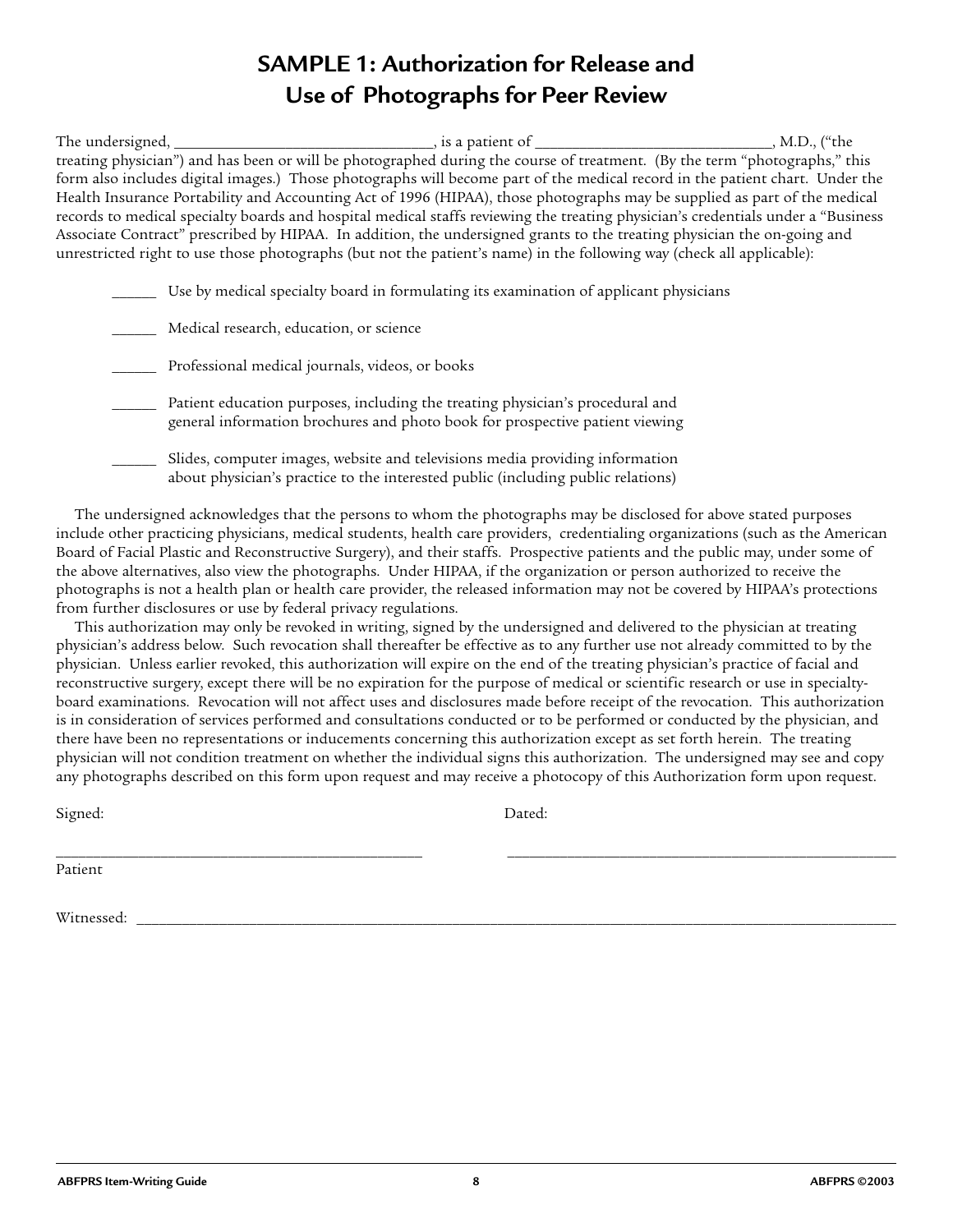# **Authorization by Parent or Guardian**

I am the parent or guardian of \_\_\_\_\_\_\_\_\_\_\_\_\_\_\_\_\_\_\_\_\_\_\_\_\_\_\_\_\_\_, a minor. I am authorized to sign this authorization on his/her behalf, and I agree on my own behalf and his/her behalf to the terms of the foregoing authorization.

\_\_\_\_\_\_\_\_\_\_\_\_\_\_\_\_\_\_\_\_\_\_\_\_\_\_\_\_\_\_\_\_\_\_\_\_\_\_\_\_\_\_\_\_\_\_\_\_\_ \_\_\_\_\_\_\_\_\_\_\_\_\_\_\_\_\_\_\_\_\_\_\_\_\_\_\_\_\_\_\_\_\_\_\_\_\_\_\_\_\_\_\_\_\_\_\_\_\_\_\_\_

Parent/Guardian Date

Treating physician's address:

\_\_\_\_\_\_\_\_\_\_\_\_\_\_\_\_\_\_\_\_\_\_\_\_\_\_\_\_\_\_\_\_\_\_\_\_\_\_\_\_\_\_\_\_\_\_\_\_\_\_\_\_\_\_\_\_\_\_\_\_\_

\_\_\_\_\_\_\_\_\_\_\_\_\_\_\_\_\_\_\_\_\_\_\_\_\_\_\_\_\_\_\_\_\_\_\_\_\_\_\_\_\_\_\_\_\_\_\_\_\_\_\_\_\_\_\_\_\_\_\_\_\_

\_\_\_\_\_\_\_\_\_\_\_\_\_\_\_\_\_\_\_\_\_\_\_\_\_\_\_\_\_\_\_\_\_\_\_\_\_\_\_\_\_\_\_\_\_\_\_\_\_\_\_\_\_\_\_\_\_\_\_\_\_

**SAMPLE 2: Authorization for Release and Use of Photographs**

The undersigned, (please print)\_\_\_\_\_\_\_\_\_\_\_\_\_\_\_\_\_\_\_\_\_\_\_\_\_\_\_\_\_\_\_\_\_\_\_\_\_\_\_\_\_\_\_\_\_\_\_\_\_\_\_\_, is a patient of (please print)\_\_\_\_\_\_\_\_\_\_\_\_\_\_\_\_\_\_\_\_\_\_\_\_\_\_\_\_\_\_\_\_\_\_\_\_\_\_\_\_\_\_\_\_\_\_\_\_\_\_\_\_, M.D., ("the treating physician") and has been or will be photographed during the course of treatment. The undersigned grants to the treating physician and to the American Academy of Facial Plastic and Reconstructive Surgery and to the Educational and Research Foundation for the American Academy of Facial Plastic and Reconstructive Surgery the on-going and unrestricted right to use those photographs for general information, education, scientific, medical and public relations purposes and to permit others to use them for those purposes.

The undersigned further acknowledges that he/she relinquishes all right, title, and interest in these photographs, or any right to profit or gain directly or indirectly realized through the use of the photographs. The persons to whom disclosure may be made include physicians, medical students, patients and prospective patients, examining boards, medical and other periodicals, medical editors, insurers (if any), outside firms, the staff of the Academy and the Foundation, readers of medical literature and the general public.

This authorization may only be revoked in writing, signed by the undersigned and delivered to the physician and to the American Academy of Facial Plastic and Reconstructive Surgery at its office in Alexandria, Virginia. Such revocation shall thereafter be effective as to any further use not already committed to by the physician or the Academy or the Educational and Research Foundation. Unless earlier revoked, this authorization will expire on the end of the treating physician's practice of facial and reconstructive surgery, except there will be no expiration for the purpose of medical or scientific research. Revocation will not affect uses and disclosures made before receipt of the revocation. If the photographs are disclosed, there is obviously potential for redisclosure some of which would not be subject to this authorization. This authorization is in consideration of services performed and consultations conducted or to be performed or conducted by the physician, and there have been no representations or inducements concerning this authorization except as set forth herein. The treating physician will not condition treatment on whether the individual signs this authorization, but, if any portion of the treating physician's services is to be covered under any insurance or third-party-payment plan, the signing individual will be responsible for authorizing release as required by that insurance or third-party-payment plan.

\_\_\_\_\_\_\_\_\_\_\_\_\_\_\_\_\_\_\_\_\_\_\_\_\_\_\_\_\_\_\_\_\_\_\_\_\_\_\_\_\_\_\_\_\_\_\_\_\_\_\_\_\_\_\_\_\_\_\_\_\_\_ \_\_\_\_\_\_\_\_\_\_\_\_\_\_\_\_\_\_\_\_\_\_\_\_\_\_\_\_\_\_\_\_\_\_\_\_\_\_\_\_\_\_\_\_\_\_

Signed (Patient) Date

\_\_\_\_\_\_\_\_\_\_\_\_\_\_\_\_\_\_\_\_\_\_\_\_\_\_\_\_\_\_\_\_\_\_\_\_\_\_\_\_\_\_\_\_\_\_\_\_\_\_\_\_\_\_\_\_\_\_\_ Witnessed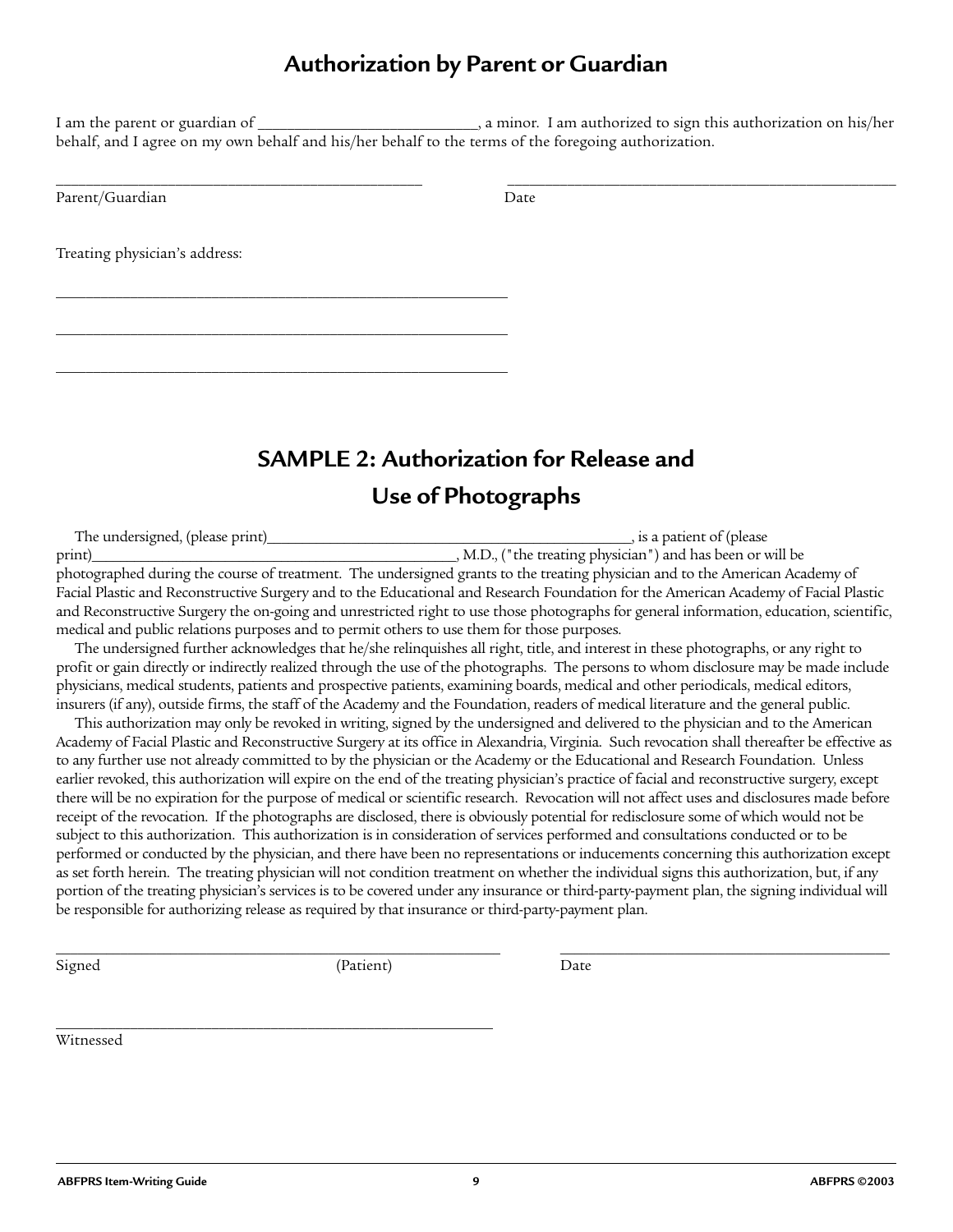#### **New Item Form—Use for Independent Items**

| Instructions. Before completing this form, please read the Guide to Writing and Evaluating Multiple-choice Test Items. Then write<br>one or more items based on an article, using a separate form for each item. Return forms with the article referenced to ABFPRS,<br>115C South St. Asaph Street, Alexandria, VA 22314, (703) 549-3223; Fax: (703) 549-3357;<br>e-mail: tshill@abfprs.org. |  |
|-----------------------------------------------------------------------------------------------------------------------------------------------------------------------------------------------------------------------------------------------------------------------------------------------------------------------------------------------------------------------------------------------|--|
|                                                                                                                                                                                                                                                                                                                                                                                               |  |
| 2. Using principles set forth in the Guide, write an item that tests knowledge of facts or principles covered in the article<br>referenced above:                                                                                                                                                                                                                                             |  |
|                                                                                                                                                                                                                                                                                                                                                                                               |  |
|                                                                                                                                                                                                                                                                                                                                                                                               |  |
|                                                                                                                                                                                                                                                                                                                                                                                               |  |
|                                                                                                                                                                                                                                                                                                                                                                                               |  |
|                                                                                                                                                                                                                                                                                                                                                                                               |  |
|                                                                                                                                                                                                                                                                                                                                                                                               |  |
|                                                                                                                                                                                                                                                                                                                                                                                               |  |
| 4. Please provide a few key words that denote the main topics tested by this item (e.g., revision rhinoplasty, facelift<br>complications, etc.)                                                                                                                                                                                                                                               |  |

**5.** Please rate the article referenced in the item (circle one): Excellent Good Poor

**6.** If you circled "poor," in question 5, please recommend (and **enclose a copy** of) a specific article you believe better covers this topic:

\_\_\_\_\_\_\_\_\_\_\_\_\_\_\_\_\_\_\_\_\_\_\_\_\_\_\_\_\_\_\_\_\_\_\_\_\_\_\_\_\_\_\_\_\_\_\_\_\_\_\_\_\_\_\_\_\_\_\_\_\_\_\_\_\_\_\_\_\_\_\_\_\_\_\_\_\_\_\_\_\_\_\_\_\_\_\_\_\_\_\_\_\_\_\_\_\_\_\_\_\_\_\_

\_\_\_\_\_\_\_\_\_\_\_\_\_\_\_\_\_\_\_\_\_\_\_\_\_\_\_\_\_\_\_\_\_\_\_\_\_\_\_\_\_\_\_\_\_\_\_\_\_\_\_\_\_\_\_\_\_\_\_\_\_\_\_\_\_\_\_\_\_\_\_\_\_\_\_\_\_\_\_\_\_\_\_\_\_\_\_\_\_\_\_\_\_\_\_\_\_\_\_\_\_\_\_

\_\_\_\_\_\_\_\_\_\_\_\_\_\_\_\_\_\_\_\_\_\_\_\_\_\_\_\_\_\_\_\_\_\_\_\_\_\_\_\_\_\_\_\_\_\_\_\_\_\_\_\_\_\_\_\_\_\_\_\_\_\_\_\_\_\_\_\_\_\_\_\_\_\_\_\_\_\_\_\_\_\_\_\_\_\_\_\_\_\_\_\_\_\_\_\_\_\_\_\_\_\_\_

**Please submit items you write for the ABFPRS solely to the ABFPRS. Make NO copies; return all material to the ABFPRS as directed above.**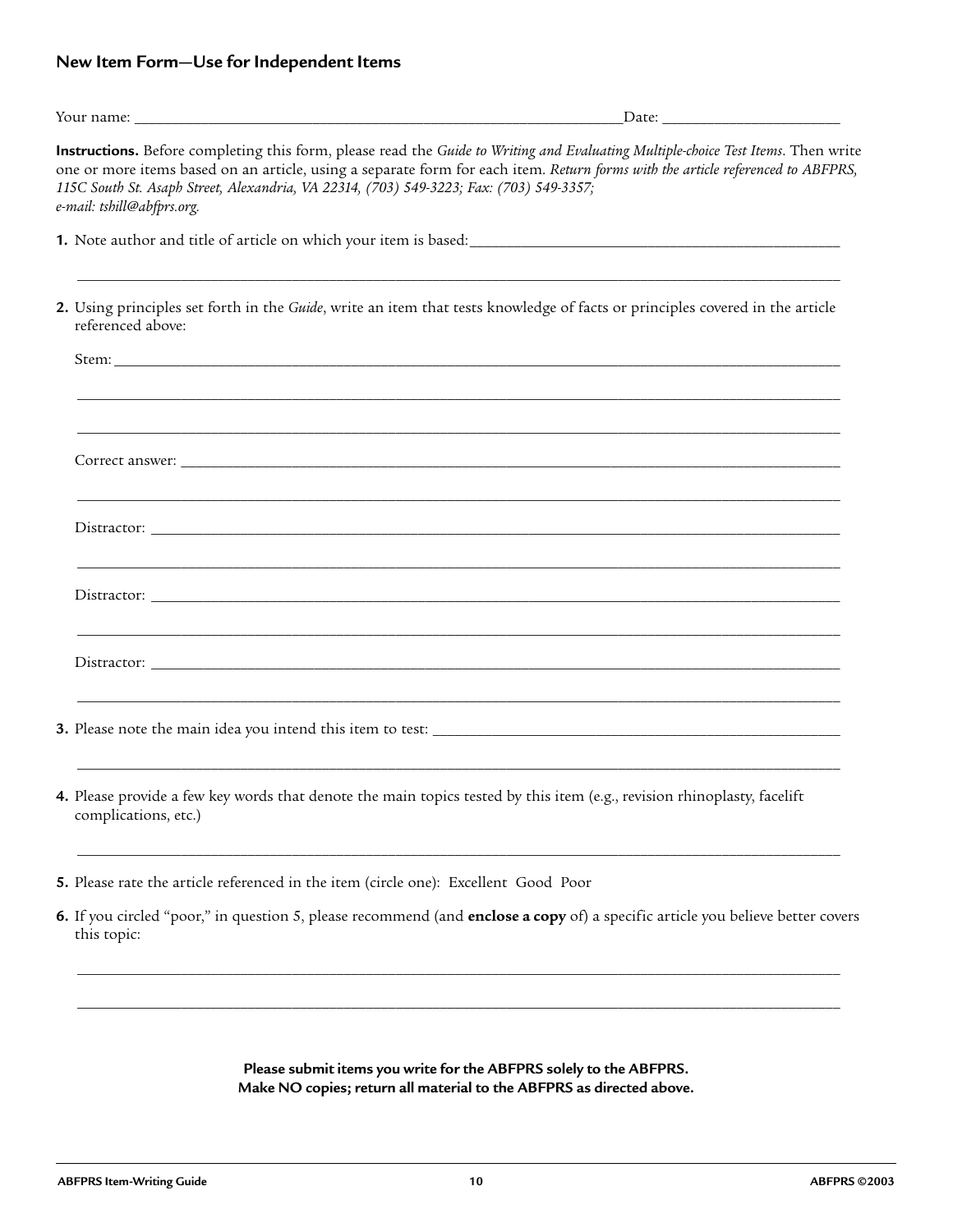| New Item-Set Form-Use for Related Sets of Items |
|-------------------------------------------------|
|-------------------------------------------------|

Please submit items you write for the ABFPRS solely to the ABFPRS at:<br>ABFPRS, 115C South St. Asaph Street, Alexandria, VA 22314. Make NO copies; return all material to the ABFPRS.